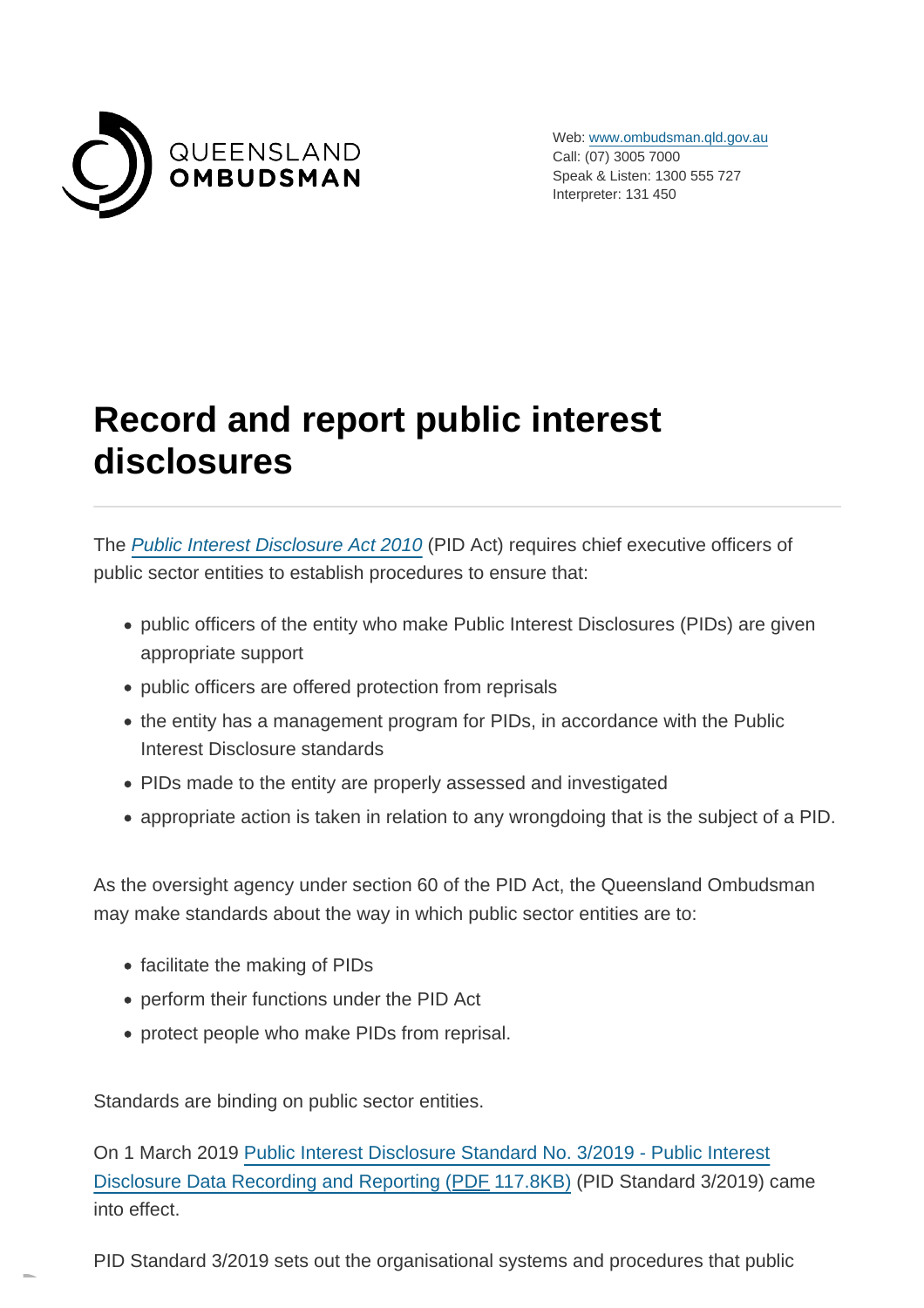sector entities must establish to meet their obligations under section 29 of the PID Act to keep proper records of PIDs and under section 33 to give information to the oversight agency.

### **Record-keeping**

Public sector entities must establish and maintain a PID record-keeping system that is appropriate to the nature, size and geographic spread of the entity to record PIDs and possible PIDs.

Under the PID Act the entity must keep a record of:

- the name of the person making the disclosure (if known)
- the information disclosed
- the name of the entity that referred the disclosure (if relevant)
- any action taken on the disclosure, and
- all other information required under a standard made under section 60 of the PID Act.

As set out in PID Standard 3/2019, an entity's PID record-keeping systems must be:

- accurate
- complete
- secure
- confidential.

#### **Reporting to the oversight agency**

Public sector entities are required to report data about PIDs they receive to the Office of the Queensland Ombudsman. In accordance with the PID Act, the Queensland Ombudsman is required to report annually to Parliament on the PIDs made across the public sector.

The RaPID public interest disclosure database is a bespoke reporting tool that has been designed to facilitate secure, efficient data collection. Entities can nominate users who are to be given password protected access to report data. Entities can only view data entered by their own agency and can produce reports of PIDs received by their entity from RaPID. Completing the data fields in a PID case in RaPID will meet the requirements of PID Standard 3/2019.

### **Confidentiality**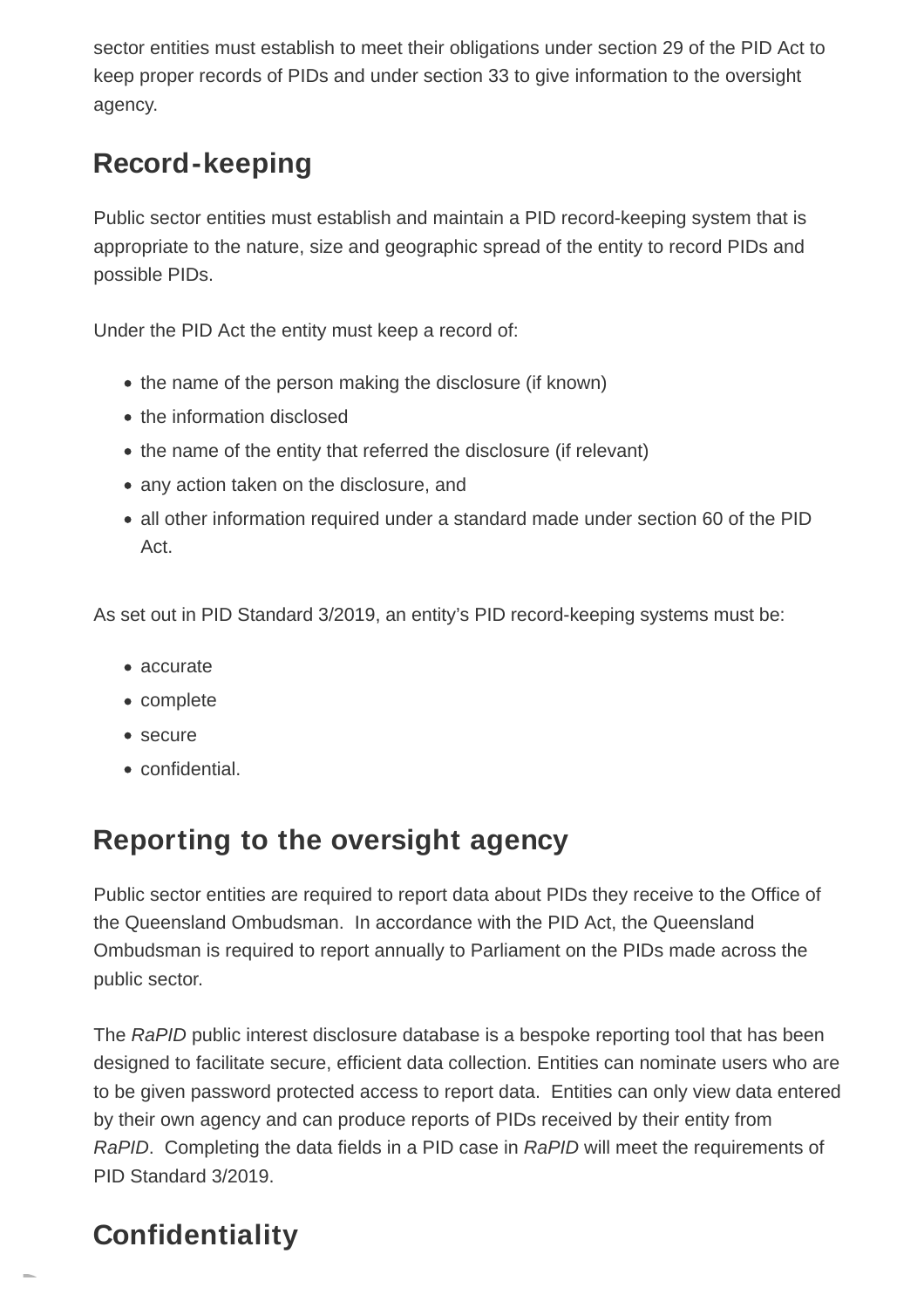A key obligation in managing PID records is ensuring that the confidentiality requirements of section 65 of the PID Act are met.

Section 65 provides that if a person obtains confidential information because of their involvement in the administration of the PID Act they must not make a record of the information, or intentionally or recklessly disclose the information to anyone, except in certain specified circumstances.

There is a penalty for disclosing information in breach of section 65(1) of the PID Act.

## **What is confidential information?**

Confidential information for the purposes of the PID Act includes:

- identifying information about the person who makes a PID (discloser)
- identifying information about the person about whom a PID is made (subject officer)
- the information contained in the PID
- information about an individual's personal affairs
- information that, if disclosed, may cause detriment to a person.

## **When can confidential information be disclosed?**

The circumstances where is it permissible under the PID Act to make a record of or disclose confidential information include:

- for the purpose of administering the PID Act (for example, to make a record required under the PID Act or refer a PID to another public sector entity)
- to comply with another Act (for example, to refer a PID of corrupt conduct to the Crime and Corruption Commission as required under the Crime and Corruption Act 2001)
- for a proceeding in a court or tribunal
- if the person to whom the confidential information relates provides written consent
- if it is not reasonable to obtain the person's consent, and making the record or disclosing the confidential information is unlikely to harm the interests of the person and is reasonable in all the circumstances (for example, to refer a PID to another proper authority for action)
- if the person making the record or disclosing the information believes it is necessary to provide for the safety or welfare of a person (for example, to arrange for external counselling to be provided to the discloser or a witness).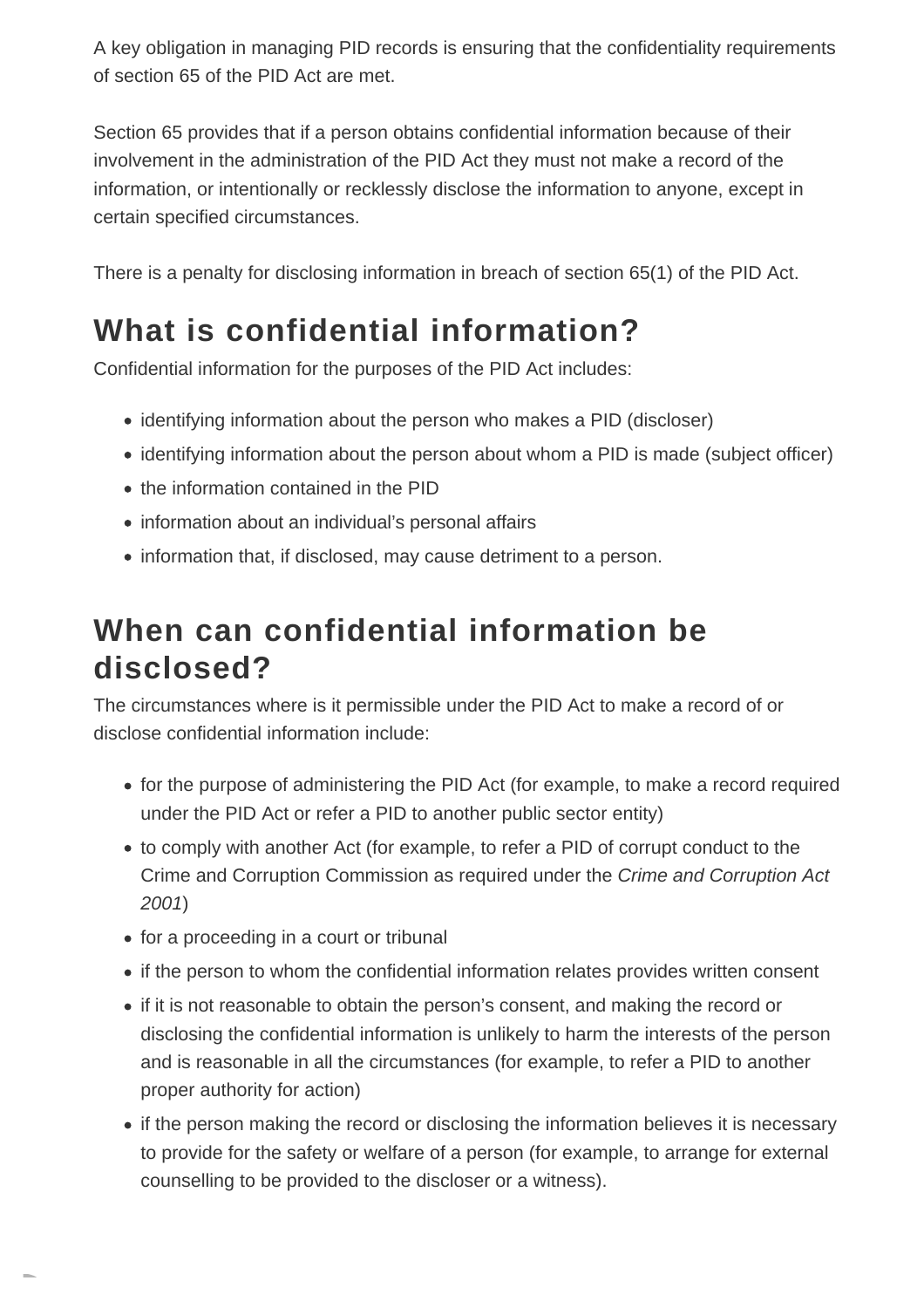## **How is natural justice balanced with confidentiality?**

The requirement under section 65 of the PID Act to protect confidential information does not affect an obligation under the principles of natural justice to disclose information to a person whose rights would otherwise be detrimentally affected.

However, in accordance with section 65(5) of the PID Act, the identity of a person who makes a PID can only be disclosed if:

- it is essential to do so under the principles of natural justice, and
- it is unlikely a reprisal will be taken against the person making the PID because of the disclosure.

Before disclosing the identity of a person making a PID as part of a disciplinary process, show cause process or other circumstance where natural justice must be afforded, an officer of a public sector entity must:

- consider whether there is sufficient information and evidence that can be put to the subject officer without including the identity of a person making a PID
- if not, and disclosure of the identity of a person who made a PID is contemplated, conduct a risk assessment to assess the likelihood of reprisal action being taken if the identity of the person was disclosed, and
- make and keep a record of the decision whether or not to disclose the identity of a person making a PID, the information taken into account, and reasons for decision.

A [Public Interest Disclosure Risk Assessment and Reprisal Management Guide h](https://www.ombudsman.qld.gov.au/improve-public-administration/public-interest-disclosures/public-interest-disclosure-resources/public-interest-disclosure-assessment-resources)as been assigned to assist public sector entities to assess the risk of reprisal.

## **How can confidentiality be protected?**

Proactive steps that public sector entities can take to protect confidential PID information include:

- clearly explain confidentiality obligations in the entity's PID procedure
- provide information and training to employees about confidentiality obligations, including obligations related to social media
- provide adequate training on managing confidentiality to officers who may be involved in managing PIDs
- limit the number of officers involved in the assessment and management of the PID
- as soon as possible after identifying a PID advise the discloser of their obligations to maintain confidentiality, and whom they can discuss the PID with if needed